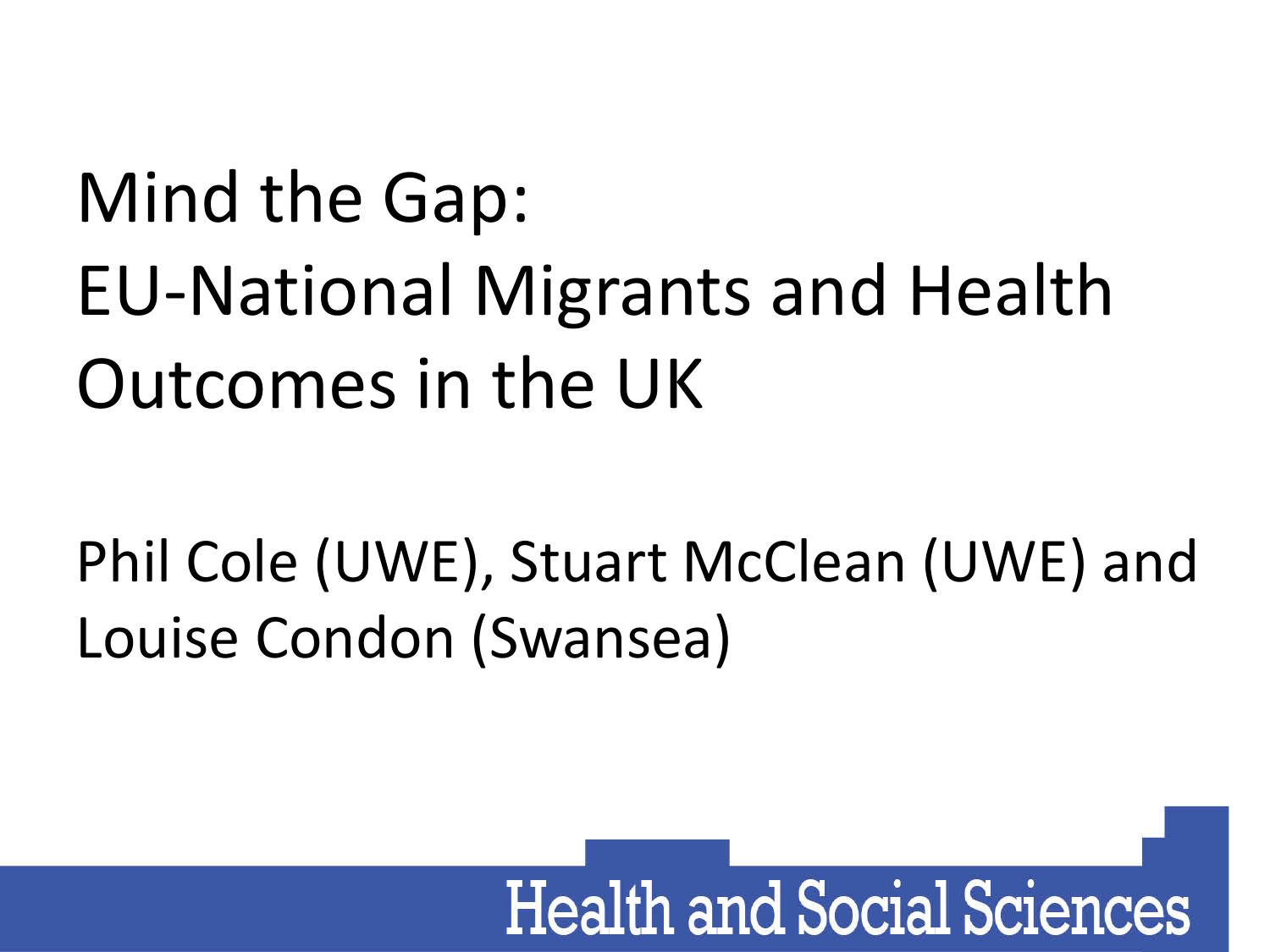- Examining migration as social determinant of health for EU-national migrants in the UK.
- Migration as a social determinant of health:
	- Mode of travel
	- Legal status
	- Poverty and social exclusion.
	- Discrimination.
	- Work
	- Sexual abuse and exploitation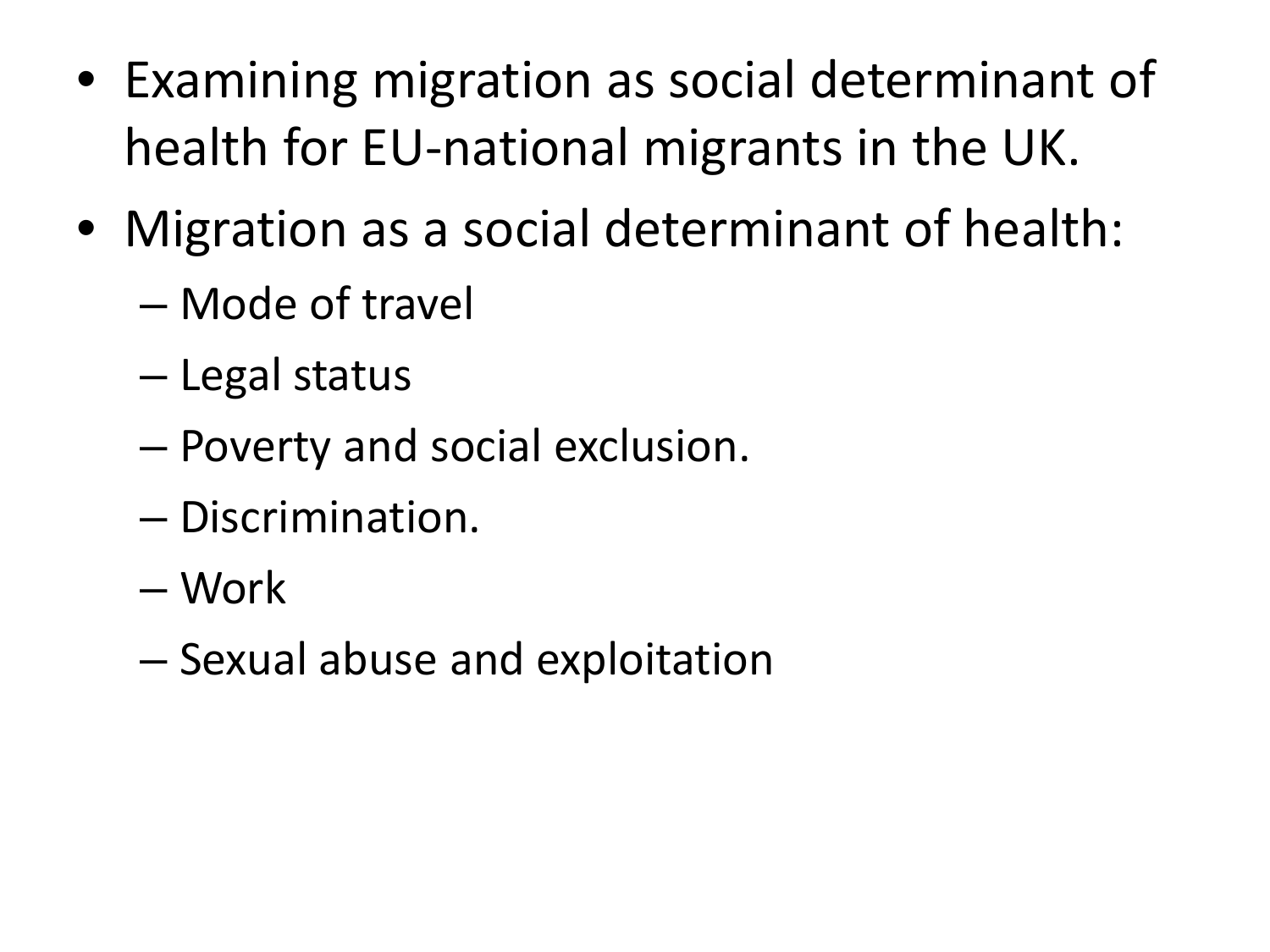- Challenges in accessing health and social services – such as
	- Legal status again
	- Social, cultural, structural, linguistic, gender, financial, geographical factors
	- Lack of health literacy on entitlements
- Are EU-national migrants affected by some of these factors?
- If so, what policies address this issue?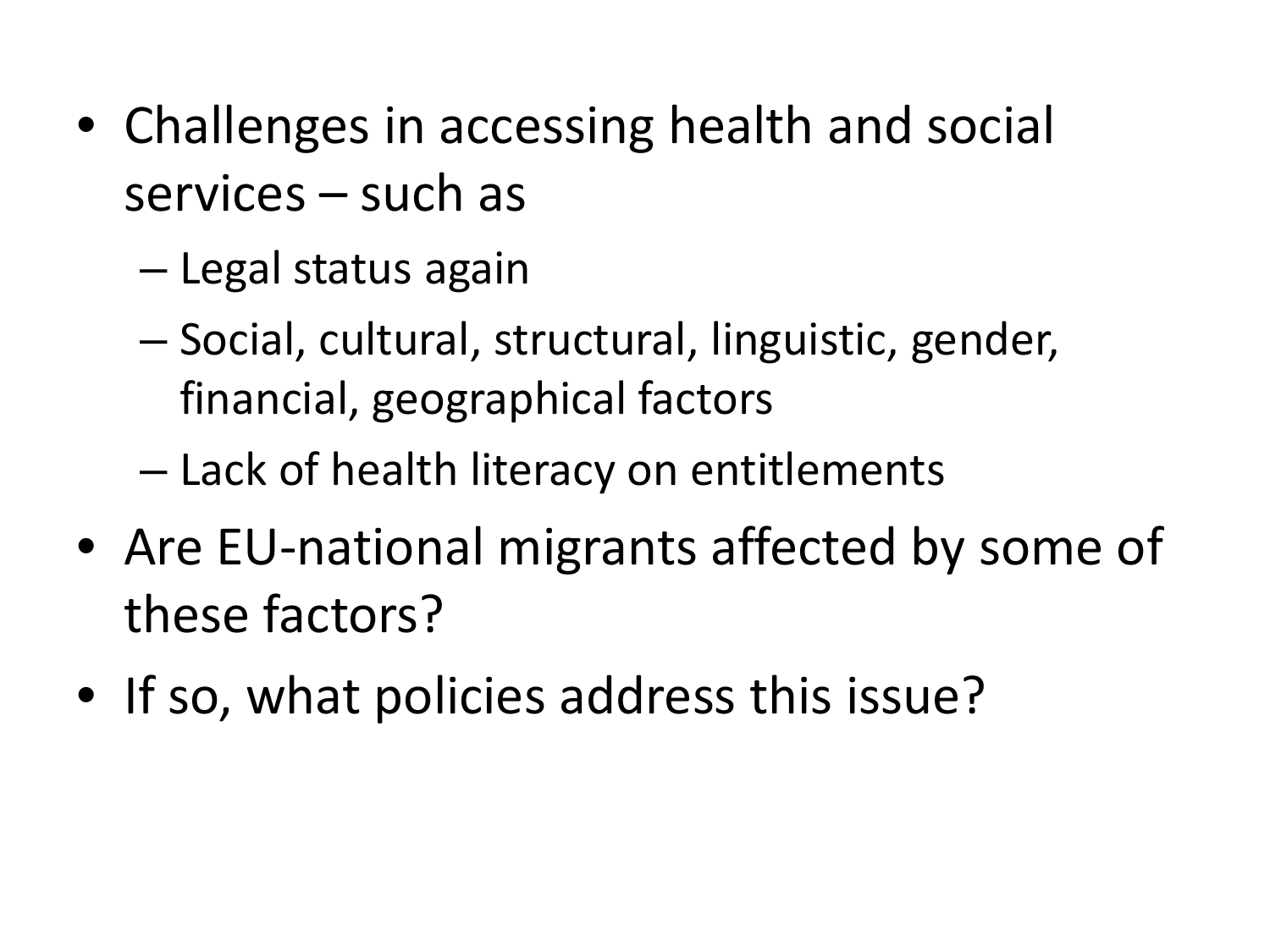- The research gap:
	- Paola Pace :"What can be done in EU Member States to better protect the health of migrants?":
	- large percentage of European migration is intra-European, and "…EU citizens working or residing in other EU Member States have to overcome numerous challenges in order to realize their right to health …"
	- but does not address issue because "in principle health care provision is clearly available to them under EU law."
		- *European Health Policy: Migration and Health in the European Union: Eurohealth* Volume 16, Number 1, 2010.
		- Paola Pace: What can be done in EU Member States to better protect the health of migrants? 5-10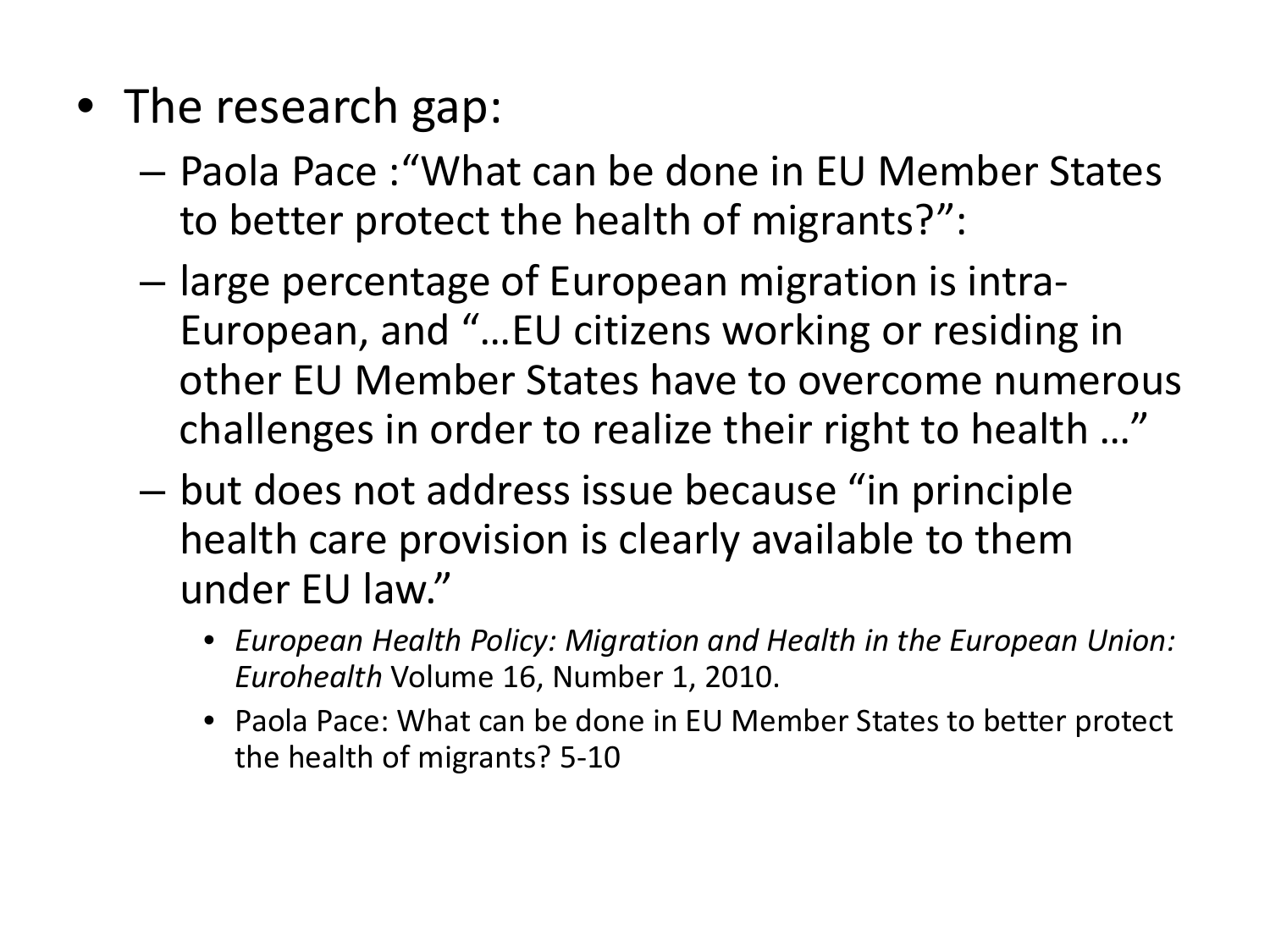- Why it matters:
	- 1. If migration is a social determinant of health outcomes, the way it functions as a determinant of health may be common across all migrant groups.
	- 2. Some EU-national migrants were at some stage third country nationals, asylum seekers and refugees, and so may be affected by the determinants of health for those groups.
	- 3. Many challenges in accessing health services revolve around cultural rather than legal barriers.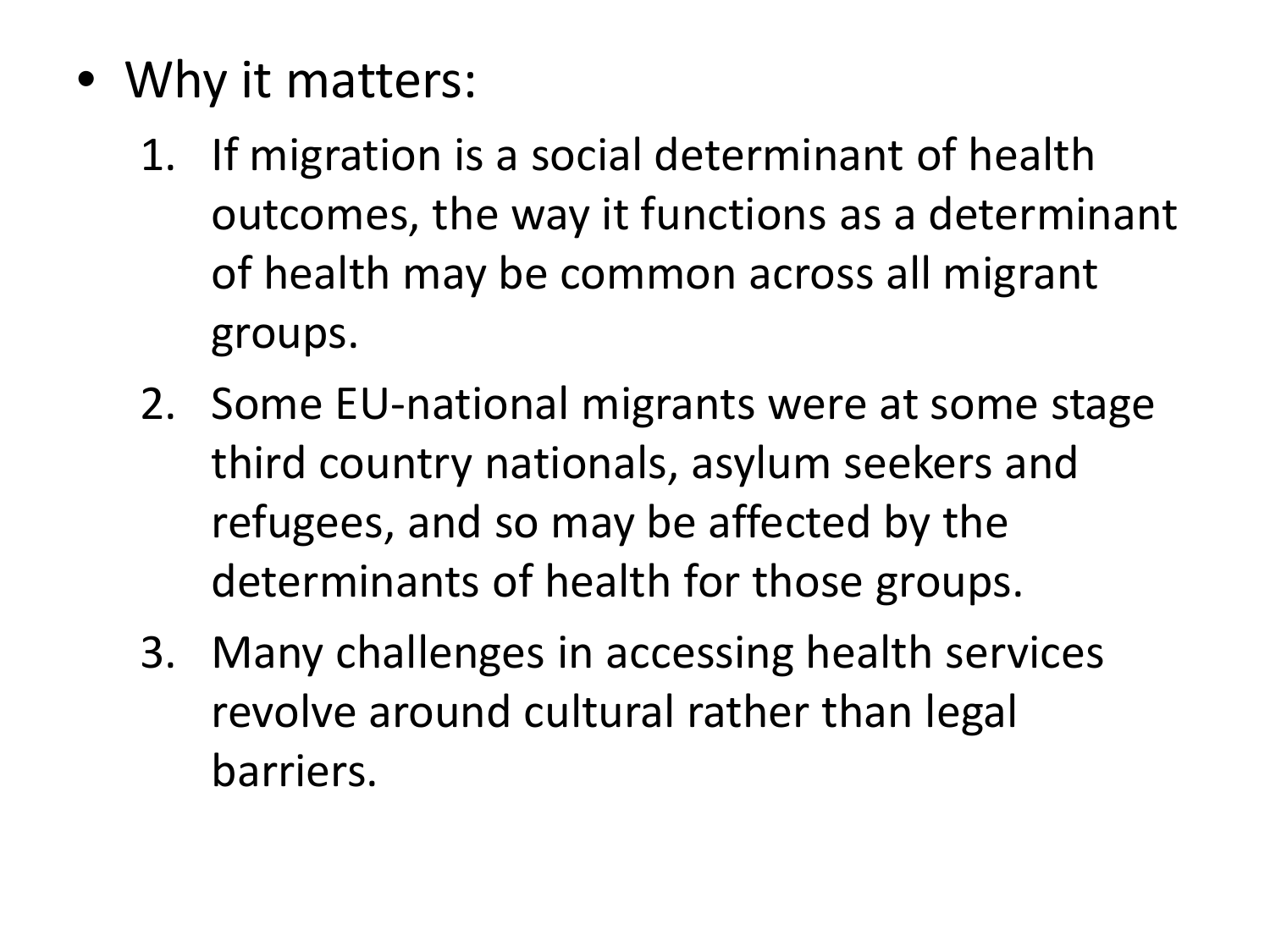4. EU migrants are increasingly coming under scrutiny by the UK government in relation to access to welfare benefits, and so recent policy changes and others being considered for the future may have an impact. E.g. removal of access to housing benefit for some categories of EU-national migrants.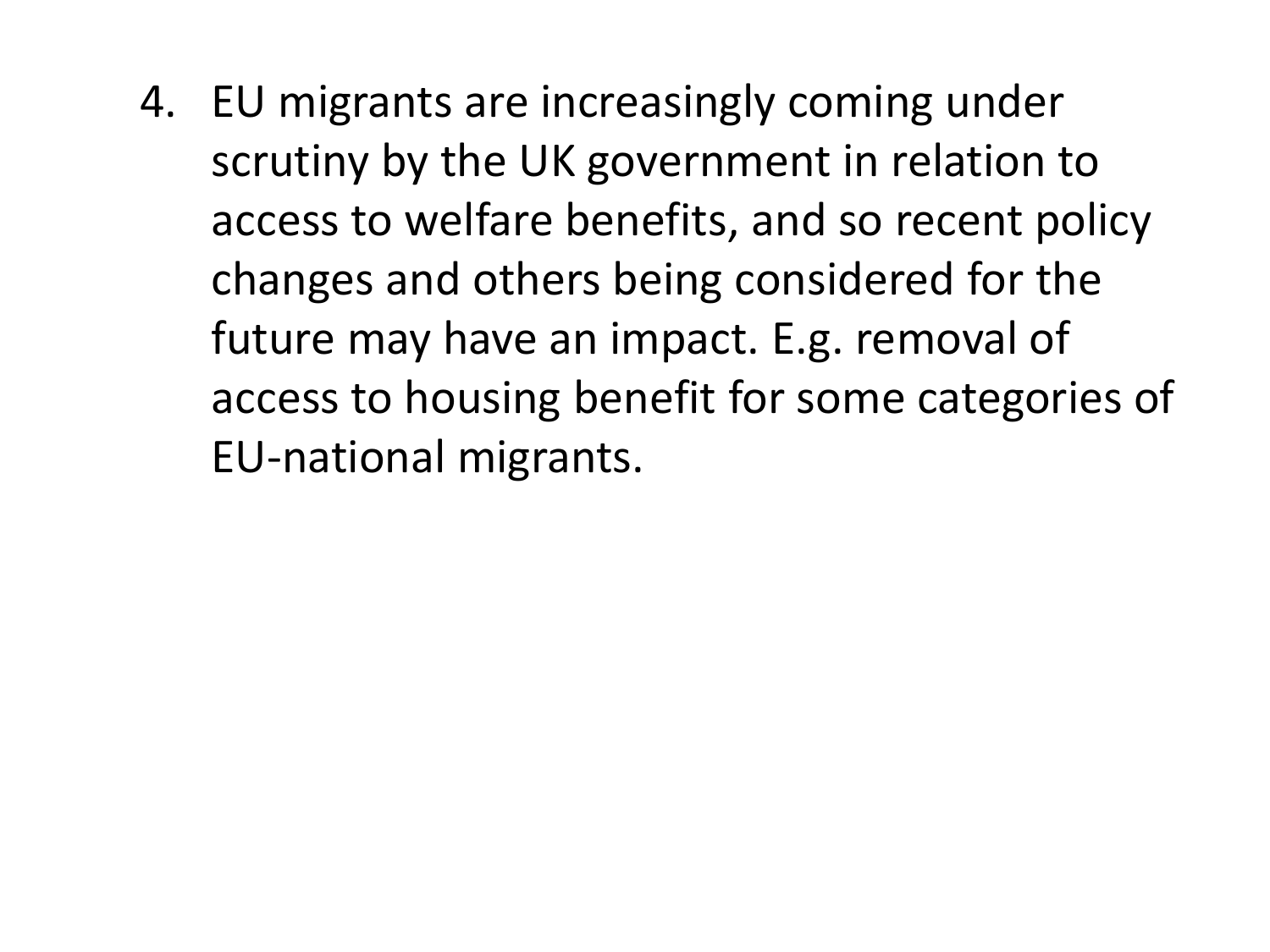- The policy gap:
	- Policies at national level in England focus on ethnic minority health – none directed towards migrant health.
	- Policies at EU level focus on third country migrants, not EU-national migrants.
	- Concern about cultural barriers to access to public health services.
	- National Institute for Health and Clinical Excellence Report in 2010 - service provision for pregnant women with complex social factor, including recent migrants, refugees, asylum seekers and women with little or no English.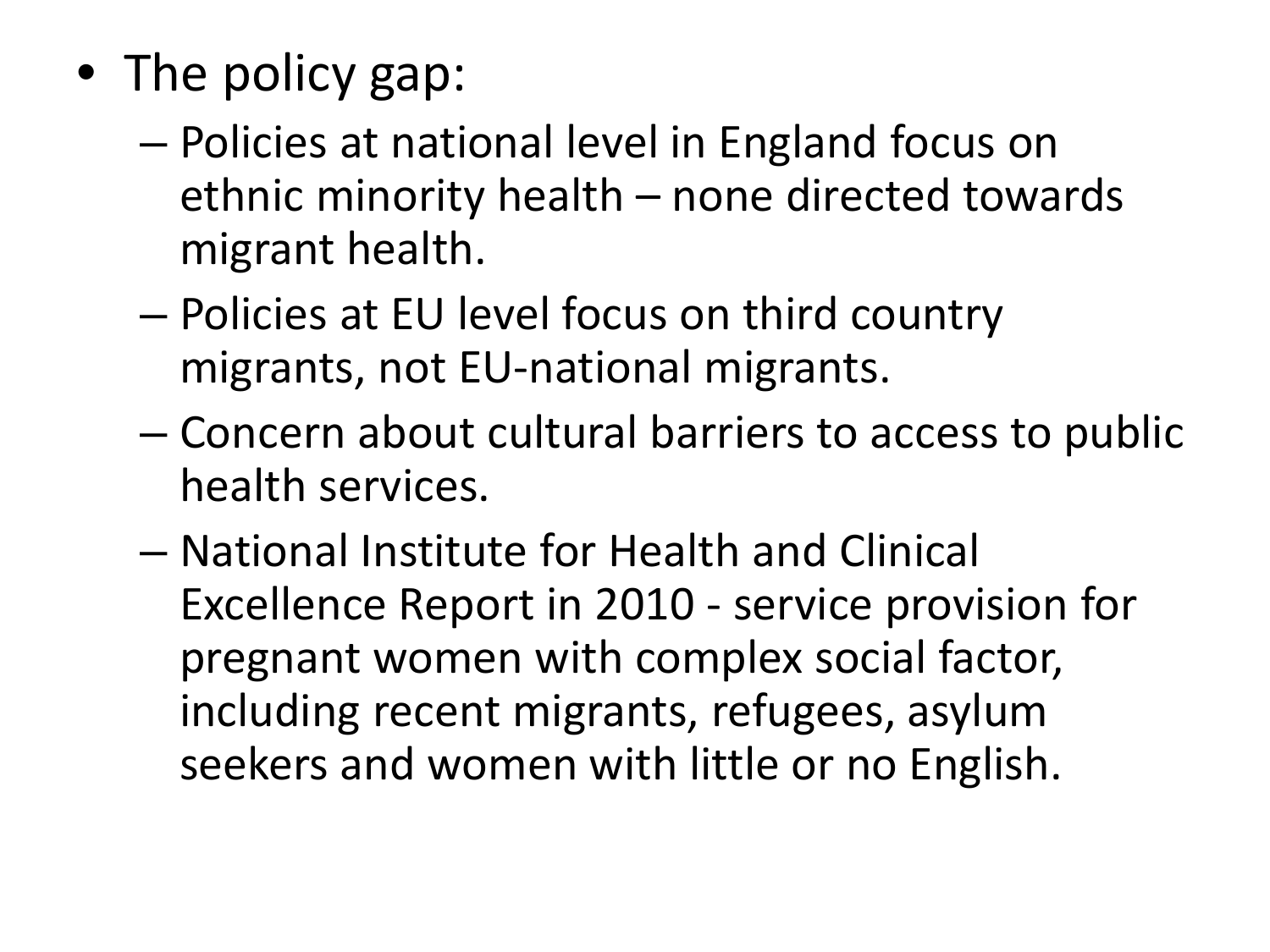- Service barriers:
	- language, discrimination and
	- racism
	- lack of cultural sensitivity and
	- negative attitudes of healthcare professionals
- Personal barriers:
	- lack of understanding of the health care system,
	- lack of social network
	- lack of understanding of the purpose of antenatal classes and diagnostic tests
	- lack of assertiveness